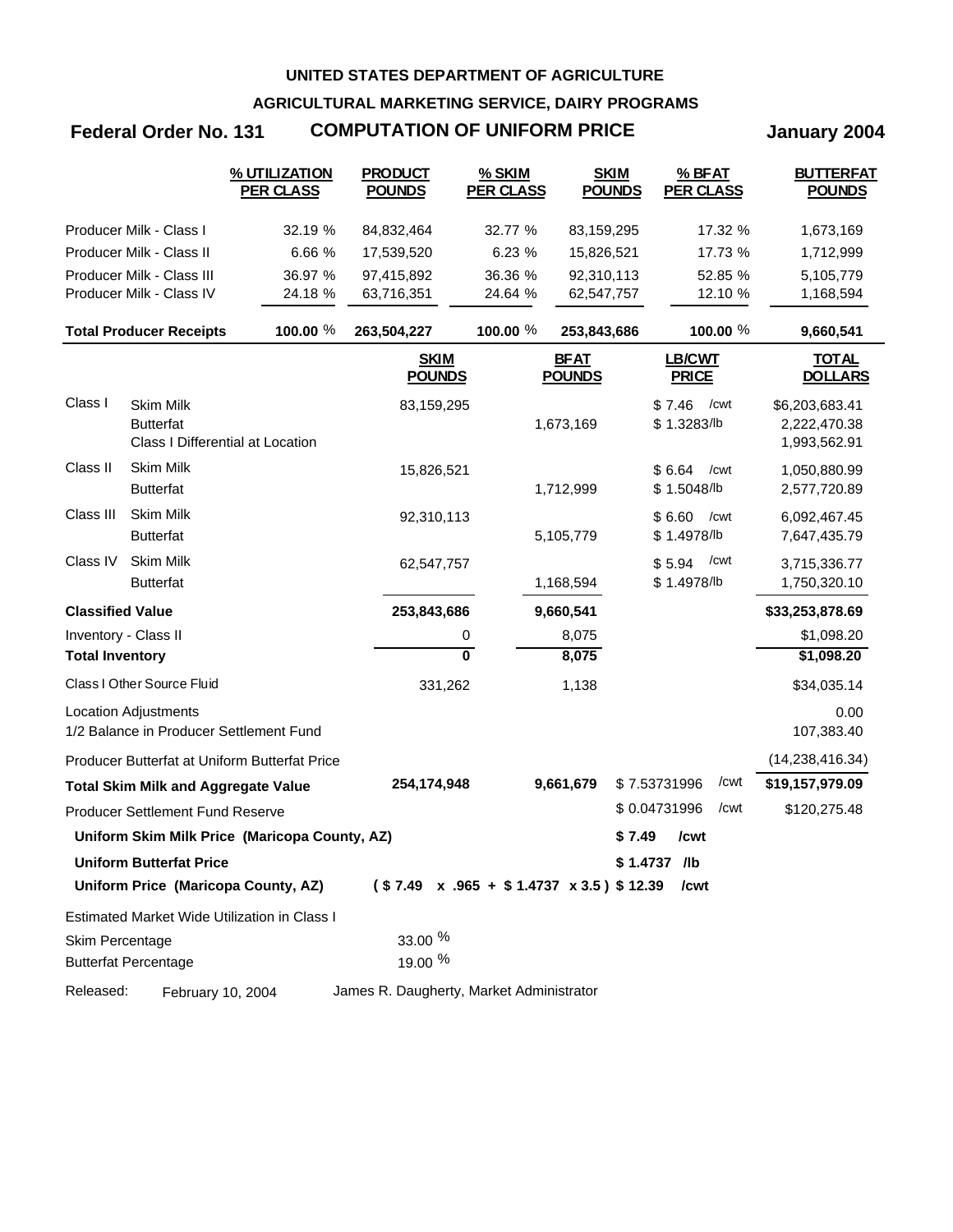**AGRICULTURAL MARKETING SERVICE, DAIRY PROGRAMS**

# Federal Order No. 131 COMPUTATION OF UNIFORM PRICE February 2004

|                         |                                                                          | % UTILIZATION<br><b>PER CLASS</b>             | <b>PRODUCT</b><br><b>POUNDS</b>          | % SKIM<br><b>PER CLASS</b> | <b>SKIM</b><br><b>POUNDS</b>                        | $%$ BFAT<br><b>PER CLASS</b>  | <b>BUTTERFAT</b><br><b>POUNDS</b>              |
|-------------------------|--------------------------------------------------------------------------|-----------------------------------------------|------------------------------------------|----------------------------|-----------------------------------------------------|-------------------------------|------------------------------------------------|
|                         | Producer Milk - Class I                                                  | 31.41 %                                       | 80,161,566                               | 31.95 %                    | 78,587,449                                          | 17.08 %                       | 1,574,117                                      |
|                         | Producer Milk - Class II                                                 | 8.24 %                                        | 21,021,272                               | 7.57 %                     | 18,628,714                                          | 25.96 %                       | 2,392,558                                      |
|                         | Producer Milk - Class III                                                | 35.35 %                                       | 90,206,996                               | 34.77 %                    | 85,525,212                                          | 50.80 %                       | 4,681,784                                      |
|                         | Producer Milk - Class IV                                                 | 25.00 %                                       | 63,798,041                               | 25.71 %                    | 63,230,244                                          | 6.16 %                        | 567,797                                        |
|                         | <b>Total Producer Receipts</b>                                           | 100.00 %                                      | 255, 187, 875                            | 100.00 %                   | 245,971,619                                         | 100.00 %                      | 9,216,256                                      |
|                         |                                                                          |                                               | <b>SKIM</b><br><b>POUNDS</b>             |                            | <u>BFAT</u><br><b>POUNDS</b>                        | LB/CWT<br><b>PRICE</b>        | <u>TOTAL</u><br><b>DOLLARS</b>                 |
| Class I                 | <b>Skim Milk</b><br><b>Butterfat</b><br>Class I Differential at Location |                                               | 78,587,449                               |                            | 1,574,117                                           | \$6.55<br>/cwt<br>\$1.5044/b  | \$5,147,477.92<br>2,368,101.61<br>1,883,796.80 |
| Class II                | Skim Milk<br><b>Butterfat</b>                                            |                                               | 18,628,714                               |                            | 2,392,558                                           | \$6.63<br>/cwt<br>\$1.8588/lb | 1,235,083.74<br>4,447,286.81                   |
| Class III               | Skim Milk<br><b>Butterfat</b>                                            |                                               | 85,525,212                               |                            | 4,681,784                                           | \$5.61<br>/cwt<br>\$1.8518/lb | 4,797,964.39<br>8,669,727.61                   |
| Class IV                | <b>Skim Milk</b><br><b>Butterfat</b>                                     |                                               | 63,230,244                               |                            | 567,797                                             | /cwt<br>\$5.94<br>\$1.8518/lb | 3,755,876.49<br>1,051,446.48                   |
| <b>Classified Value</b> |                                                                          |                                               | 245,971,619                              |                            | 9,216,256                                           |                               | \$33,356,761.85                                |
|                         | Overage - Class IV                                                       |                                               |                                          | 0                          | 1,614                                               |                               | \$2,988.81                                     |
| <b>Total Overage</b>    |                                                                          |                                               |                                          | 0                          | 1,614                                               |                               | \$2,988.81                                     |
|                         | Class I Other Source Fluid                                               |                                               | 385,298                                  |                            | 1,234                                               |                               | \$36,176.95                                    |
|                         | <b>Location Adjustments</b><br>1/2 Balance in Producer Settlement Fund   |                                               |                                          |                            |                                                     |                               | 0.00<br>129,255.03                             |
|                         |                                                                          | Producer Butterfat at Uniform Butterfat Price |                                          |                            |                                                     |                               | (16, 575, 812.27)                              |
|                         | <b>Total Skim Milk and Aggregate Value</b>                               |                                               | 246,356,917                              |                            | 9,217,490                                           | \$6.88000588<br>/cwt          | \$16,949,370.37                                |
|                         | <b>Producer Settlement Fund Reserve</b>                                  |                                               |                                          |                            |                                                     | \$0.04000588<br>/cwt          | \$98,557.25                                    |
|                         |                                                                          | Uniform Skim Milk Price (Maricopa County, AZ) |                                          |                            | \$6.84                                              | /cwt                          |                                                |
|                         | <b>Uniform Butterfat Price</b>                                           |                                               |                                          |                            |                                                     | \$1.7983 /lb                  |                                                |
|                         | Uniform Price (Maricopa County, AZ)                                      |                                               |                                          |                            | $($6.84 \times .965 + $1.7983 \times 3.5)$$ \$12.89 | /cwt                          |                                                |
|                         |                                                                          | Estimated Market Wide Utilization in Class I  |                                          |                            |                                                     |                               |                                                |
| Skim Percentage         |                                                                          |                                               | 33.00 %                                  |                            |                                                     |                               |                                                |
|                         | <b>Butterfat Percentage</b>                                              |                                               | 17.00 %                                  |                            |                                                     |                               |                                                |
| Released:               | March 09, 2004                                                           |                                               | James R. Daugherty, Market Administrator |                            |                                                     |                               |                                                |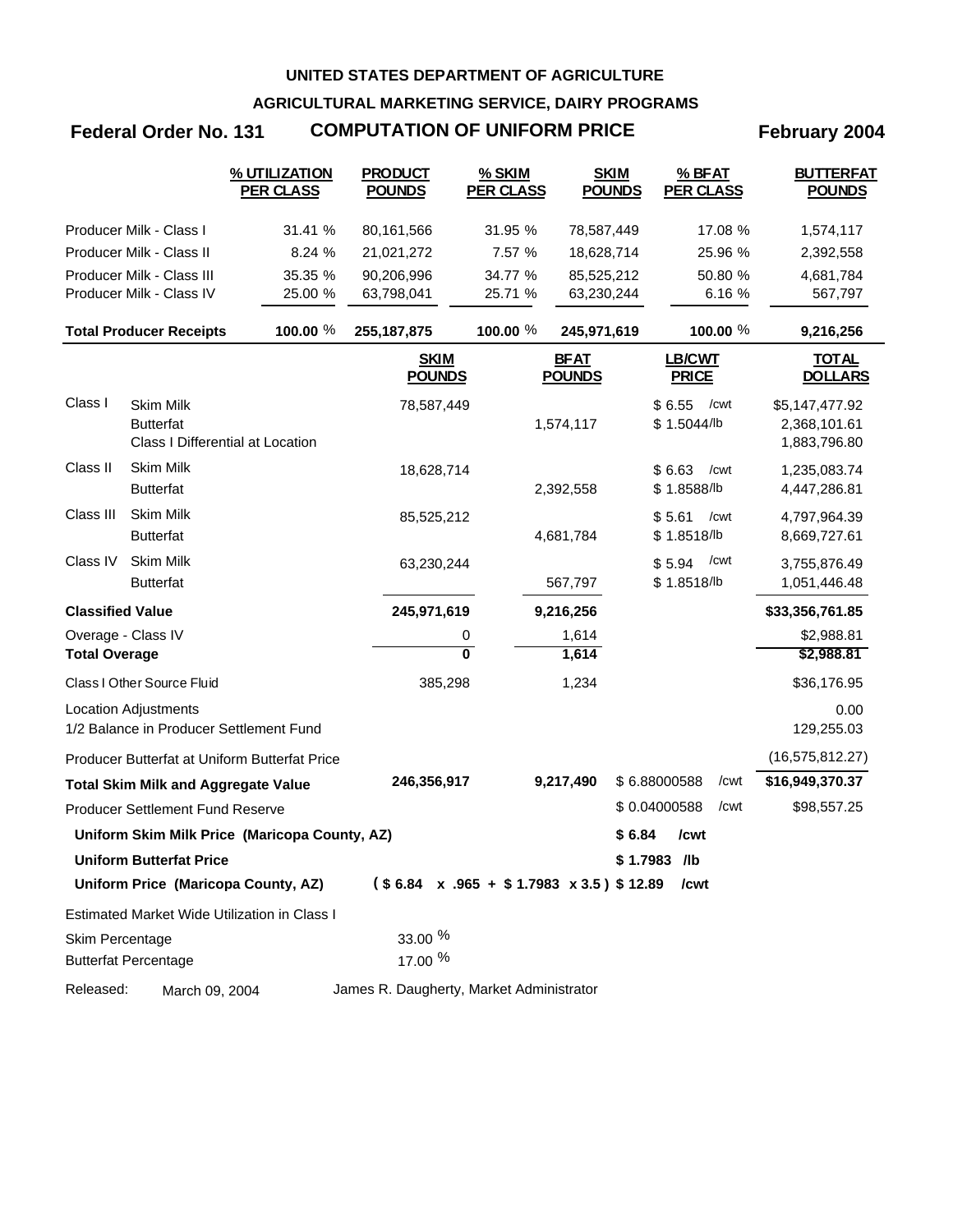**AGRICULTURAL MARKETING SERVICE, DAIRY PROGRAMS**

# **Federal Order No. 131 COMPUTATION OF UNIFORM PRICE March 2004**

|                         |                                                                          | % UTILIZATION<br><b>PER CLASS</b>             | <b>PRODUCT</b><br><b>POUNDS</b>          | $%$ SKIM<br><b>PER CLASS</b>                      | <b>SKIM</b><br><b>POUNDS</b> | % BFAT<br><b>PER CLASS</b>    | <b>BUTTERFAT</b><br><b>POUNDS</b>              |
|-------------------------|--------------------------------------------------------------------------|-----------------------------------------------|------------------------------------------|---------------------------------------------------|------------------------------|-------------------------------|------------------------------------------------|
|                         | Producer Milk - Class I                                                  | 32.35 %                                       | 86,148,705                               | 32.88 %                                           | 84,456,417                   | 17.96 %                       | 1,692,288                                      |
|                         | Producer Milk - Class II                                                 | 8.23 %                                        | 21,920,427                               | 7.69 %                                            | 19,745,807                   | 23.08 %                       | 2,174,620                                      |
|                         | Producer Milk - Class III                                                | 39.69 %                                       | 105,678,189                              | 39.00 %                                           | 100,160,047                  | 58.55 %                       | 5,518,142                                      |
|                         | Producer Milk - Class IV                                                 | 19.73 %                                       | 52,523,765                               | 20.43 %                                           | 52,484,813                   | 0.41 %                        | 38,952                                         |
|                         | <b>Total Producer Receipts</b>                                           | 100.00 %                                      | 266,271,086                              | 100.00 %                                          | 256,847,084                  | 100.00 %                      | 9,424,002                                      |
|                         |                                                                          |                                               | <b>SKIM</b><br><b>POUNDS</b>             |                                                   | <b>BFAT</b><br><b>POUNDS</b> | <b>LB/CWT</b><br><b>PRICE</b> | <b>TOTAL</b><br><b>DOLLARS</b>                 |
| Class I                 | <b>Skim Milk</b><br><b>Butterfat</b><br>Class I Differential at Location |                                               | 84,456,417                               |                                                   | 1,692,288                    | \$5.96<br>/cwt<br>\$1.7675/lb | \$5,033,602.46<br>2,991,119.06<br>2,024,494.58 |
| Class II                | <b>Skim Milk</b><br><b>Butterfat</b>                                     |                                               | 19,745,807                               |                                                   | 2,174,620                    | \$6.66<br>/cwt<br>\$2.3883/lb | 1,315,070.75<br>5,193,644.95                   |
| Class III               | <b>Skim Milk</b><br><b>Butterfat</b>                                     |                                               | 100,160,047                              |                                                   | 5,518,142                    | \$6.38<br>/cwt<br>\$2.3813/lb | 6,390,211.00<br>13,140,351.55                  |
| Class IV                | Skim Milk<br><b>Butterfat</b>                                            |                                               | 52,484,813                               |                                                   | 38,952                       | /cwt<br>\$5.97<br>\$2.3813/lb | 3,133,343.34<br>92,756.40                      |
| <b>Classified Value</b> |                                                                          |                                               | 256,847,084                              |                                                   | 9,424,002                    |                               | \$39,314,594.09                                |
|                         | Inventory - Class III                                                    |                                               | 317,472                                  |                                                   | 6,512                        |                               | \$4,844.98                                     |
| <b>Total Inventory</b>  |                                                                          |                                               | 317,472                                  |                                                   | 6,512                        |                               | \$4,844.98                                     |
|                         | Class I Other Source Fluid                                               |                                               | 400,479                                  |                                                   | 1,960                        |                               | \$36,790.17                                    |
|                         | <b>Location Adjustments</b><br>1/2 Balance in Producer Settlement Fund   |                                               |                                          |                                                   |                              |                               | 0.00<br>117,605.91                             |
|                         |                                                                          | Producer Butterfat at Uniform Butterfat Price |                                          |                                                   |                              |                               | (21, 461, 030.28)                              |
|                         | <b>Total Skim Milk and Aggregate Value</b>                               |                                               | 257,247,563                              |                                                   | 9,425,962                    | /cwt<br>\$7.00212848          | \$18,012,804.87                                |
|                         | <b>Producer Settlement Fund Reserve</b>                                  |                                               |                                          |                                                   |                              | /cwt<br>\$0.04212848          | \$108,374.49                                   |
|                         |                                                                          | Uniform Skim Milk Price (Maricopa County, AZ) |                                          |                                                   |                              | \$6.96<br>/cwt                |                                                |
|                         | <b>Uniform Butterfat Price</b>                                           |                                               |                                          |                                                   |                              | \$2.2768 /lb                  |                                                |
|                         | Uniform Price (Maricopa County, AZ)                                      |                                               |                                          | $($6.96 \times .965 + $2.2768 \times 3.5) $14.69$ |                              | /cwt                          |                                                |
|                         |                                                                          | Estimated Market Wide Utilization in Class I  |                                          |                                                   |                              |                               |                                                |
| Skim Percentage         | <b>Butterfat Percentage</b>                                              |                                               | 32.00 %<br>17.00 %                       |                                                   |                              |                               |                                                |
| Released:               | April 09, 2004                                                           |                                               | James R. Daugherty, Market Administrator |                                                   |                              |                               |                                                |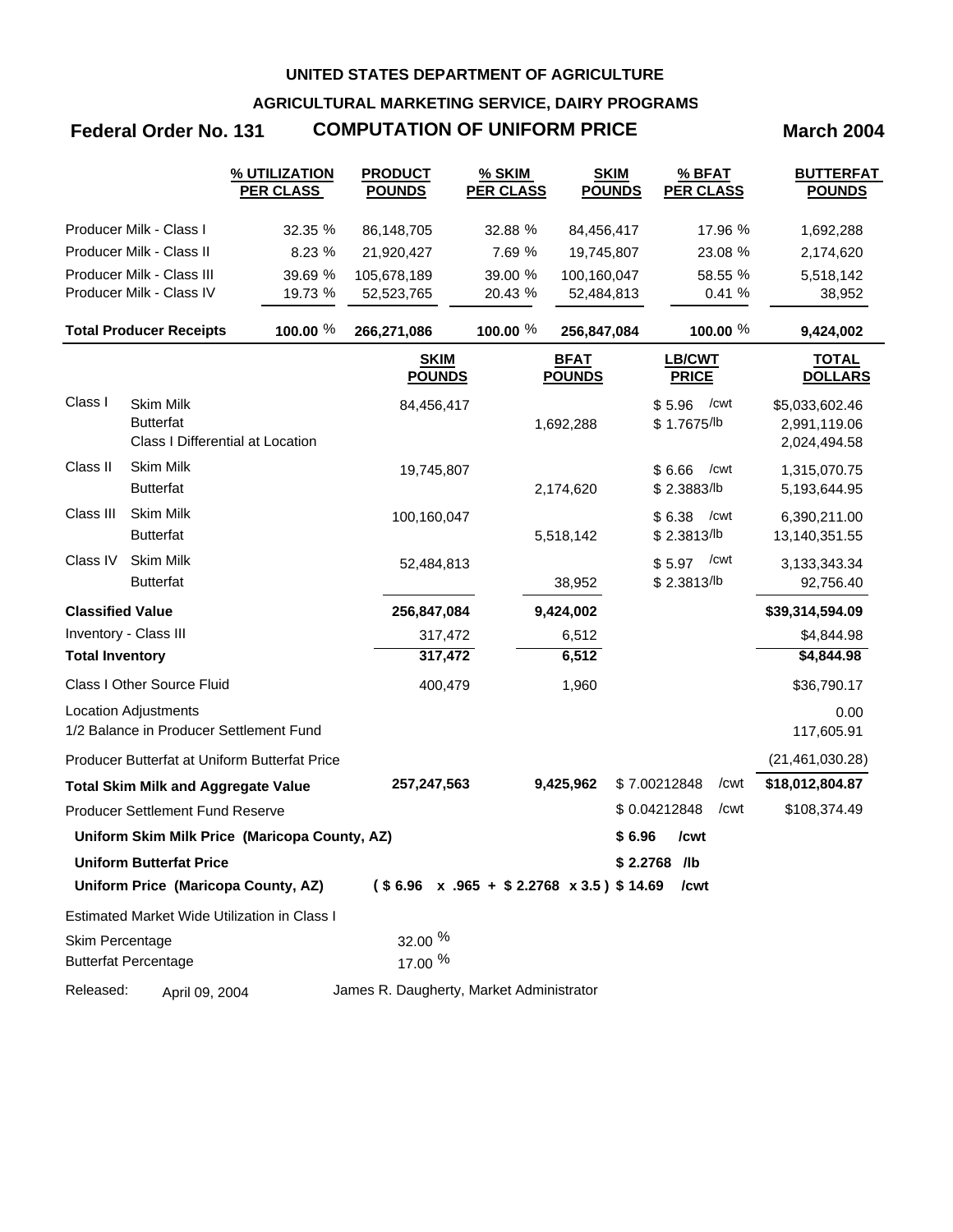**AGRICULTURAL MARKETING SERVICE, DAIRY PROGRAMS**

# **Federal Order No. 131 COMPUTATION OF UNIFORM PRICE April 2004**

|                         |                                                                          | % UTILIZATION<br><b>PER CLASS</b>                   | <b>PRODUCT</b><br><b>POUNDS</b>          | % SKIM<br><b>PER CLASS</b> | <b>SKIM</b><br><b>POUNDS</b> | % BFAT<br><b>PER CLASS</b>                                              | <b>BUTTERFAT</b><br><b>POUNDS</b>              |
|-------------------------|--------------------------------------------------------------------------|-----------------------------------------------------|------------------------------------------|----------------------------|------------------------------|-------------------------------------------------------------------------|------------------------------------------------|
|                         | Producer Milk - Class I                                                  | 32.67 %                                             | 82,785,252                               | 33.20 %                    | 81,147,892                   | 18.41 %                                                                 | 1,637,360                                      |
|                         | Producer Milk - Class II                                                 | 7.46 %                                              | 18,886,905                               | 6.88 %                     | 16,825,871                   | 23.17 %                                                                 | 2,061,034                                      |
|                         | Producer Milk - Class III                                                | 41.16 %                                             | 104,269,228                              | 40.56 %                    | 99,135,625                   | 57.72 %                                                                 | 5,133,603                                      |
|                         | Producer Milk - Class IV                                                 | 18.71 %                                             | 47,397,870                               | 19.36 %                    | 47,335,974                   | 0.70 %                                                                  | 61,896                                         |
|                         | <b>Total Producer Receipts</b>                                           | 100.00 %                                            | 253,339,255                              | 100.00 %                   | 244,445,362                  | 100.00 %                                                                | 8,893,893                                      |
|                         |                                                                          |                                                     | <b>SKIM</b><br><b>POUNDS</b>             |                            | <b>BFAT</b><br><b>POUNDS</b> | <b>LB/CWT</b><br><b>PRICE</b>                                           | <b>TOTAL</b><br><b>DOLLARS</b>                 |
| Class I                 | <b>Skim Milk</b><br><b>Butterfat</b><br>Class I Differential at Location |                                                     | 81,147,892                               |                            | 1,637,360                    | \$5.96<br>/cwt<br>\$2.2525/lb                                           | \$4,836,414.37<br>3,688,153.41<br>1,939,296.96 |
| Class II                | Skim Milk<br><b>Butterfat</b>                                            |                                                     | 16,825,871                               |                            | 2,061,034                    | \$6.66<br>/cwt<br>\$2.5083/lb                                           | 1,120,603.00<br>5,169,691.58                   |
| Class III               | <b>Skim Milk</b><br><b>Butterfat</b>                                     |                                                     | 99,135,625                               |                            | 5,133,603                    | \$11.30 / cwt<br>\$2.5013/lb                                            | 11,202,325.62<br>12,840,681.18                 |
| Class IV                | Skim Milk<br><b>Butterfat</b>                                            |                                                     | 47,335,974                               |                            | 61,896                       | /cwt<br>\$6.03<br>\$2.5013/lb                                           | 2,854,359.24<br>154,820.46                     |
| <b>Classified Value</b> |                                                                          |                                                     | 244,445,362                              |                            | 8,893,893                    |                                                                         | \$43,806,345.82                                |
| Overage - Class II      |                                                                          |                                                     |                                          | 0                          | 2,135                        |                                                                         | \$5,355.22                                     |
| <b>Total Overage</b>    |                                                                          |                                                     |                                          | $\overline{\mathbf{0}}$    | 2,135                        |                                                                         | \$5,355.22                                     |
| Inventory - Class II    |                                                                          |                                                     |                                          | 0                          | 1,546                        |                                                                         | \$196.34                                       |
|                         | Inventory - Class III                                                    |                                                     |                                          | 0                          | 211,284                      |                                                                         | 25,354.08                                      |
| <b>Total Inventory</b>  |                                                                          |                                                     |                                          | $\overline{\mathbf{0}}$    | 212,830                      |                                                                         | \$25,550.42                                    |
|                         | Class I Other Source Fluid                                               |                                                     | 150,620                                  |                            | 1,488                        |                                                                         | \$15,903.21                                    |
|                         | <b>Location Adjustments</b><br>1/2 Balance in Producer Settlement Fund   |                                                     |                                          |                            |                              |                                                                         | 6,156.47<br>124,810.67                         |
|                         |                                                                          | Producer Butterfat at Uniform Butterfat Price       |                                          |                            |                              |                                                                         | (21, 895, 090.79)                              |
|                         | <b>Total Skim Milk and Aggregate Value</b>                               |                                                     | 244,595,982                              |                            | 8,895,381                    | \$9.03082333<br>/cwt                                                    | \$22,089,031.02                                |
|                         | <b>Producer Settlement Fund Reserve</b>                                  |                                                     |                                          |                            |                              | $$0.04082333$ /cwt                                                      | \$99,852.22                                    |
|                         |                                                                          | Uniform Skim Milk Price (Maricopa County, AZ)       |                                          |                            |                              | \$8.99<br>/cwt                                                          |                                                |
|                         | <b>Uniform Butterfat Price</b><br>Uniform Price (Maricopa County, AZ)    |                                                     |                                          |                            |                              | $$2.4614$ /lb<br>$($8.99 \times .965 + $2.4614 \times 3.5) $17.29$ /cwt |                                                |
|                         |                                                                          | <b>Estimated Market Wide Utilization in Class I</b> |                                          |                            |                              |                                                                         |                                                |
| Skim Percentage         |                                                                          |                                                     | 33.00 %                                  |                            |                              |                                                                         |                                                |
|                         | <b>Butterfat Percentage</b>                                              |                                                     | 18.00 %                                  |                            |                              |                                                                         |                                                |
| Released:               | May 10, 2004                                                             |                                                     | James R. Daugherty, Market Administrator |                            |                              |                                                                         |                                                |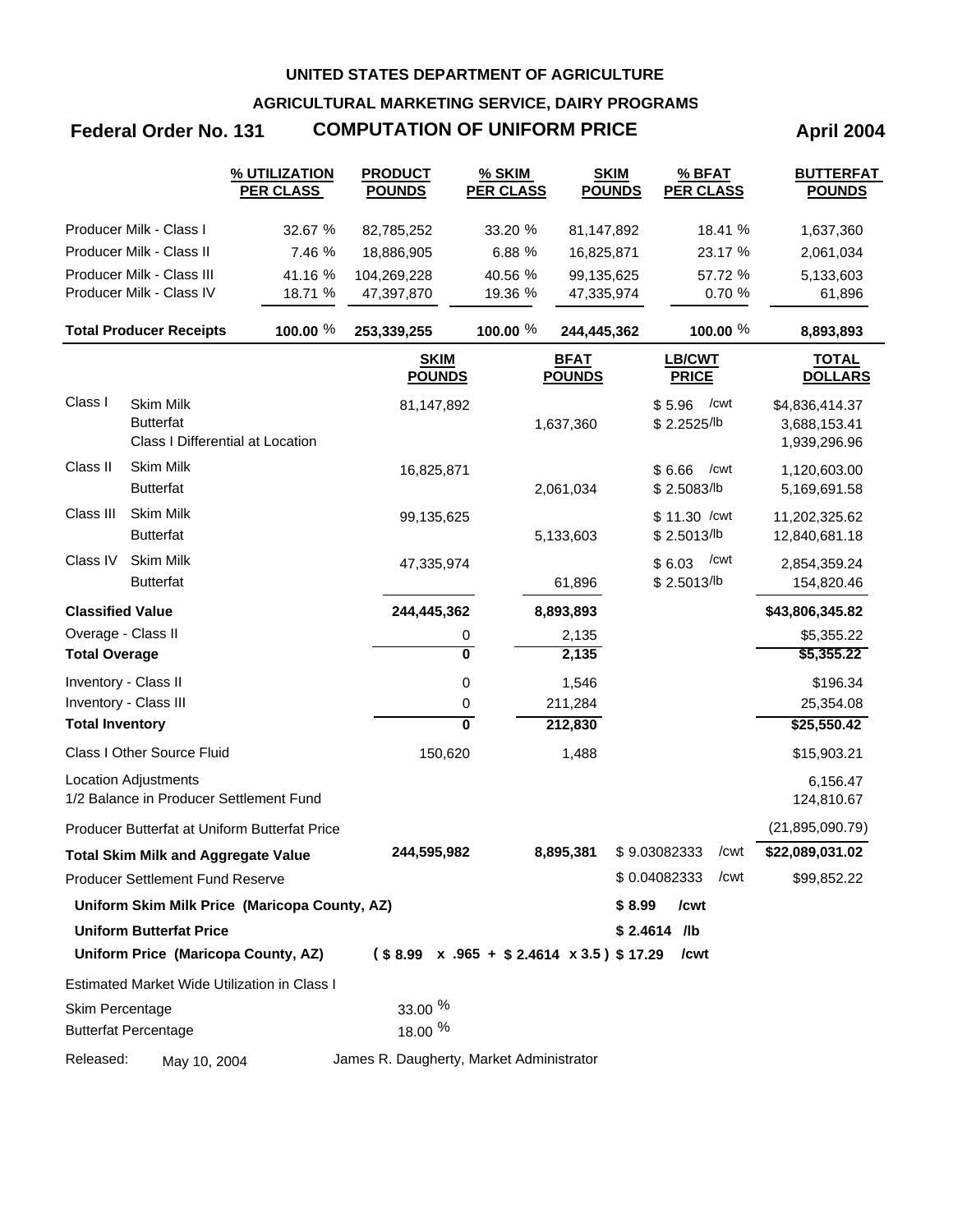### **AGRICULTURAL MARKETING SERVICE, DAIRY PROGRAMS**

# **Federal Order No. 131 COMPUTATION OF UNIFORM PRICE May 2004**

|                         |                                                      | % UTILIZATION<br><b>PER CLASS</b>             | <b>PRODUCT</b><br><b>POUNDS</b>          | % SKIM<br><b>PER CLASS</b> |                              | <b>SKIM</b><br><b>POUNDS</b> | $%$ BFAT<br><b>PER CLASS</b> |                | <b>BUTTERFAT</b><br><b>POUNDS</b> |
|-------------------------|------------------------------------------------------|-----------------------------------------------|------------------------------------------|----------------------------|------------------------------|------------------------------|------------------------------|----------------|-----------------------------------|
|                         | Producer Milk - Class I                              | 29.32%                                        | 72,713,904                               | 29.79%                     |                              | 71,276,915                   |                              | 16.45%         | 1,436,989                         |
|                         | Producer Milk - Class II                             | 7.09%                                         | 17,586,850                               | 6.46%                      |                              | 15,451,655                   |                              | 24.44%         | 2,135,195                         |
|                         | Producer Milk - Class III                            | 43.10%                                        | 106,878,111                              | 42.55%                     | 101,797,862                  |                              |                              | 58.16%         | 5,080,249                         |
|                         | Producer Milk - Class IV                             | 20.49%                                        | 50,807,282                               | 21.20%                     |                              | 50,724,435                   |                              | 0.95%          | 82,847                            |
|                         | <b>Total Producer Receipts</b>                       | 100.00%                                       | 247,986,147                              | $100.00\%$                 | 239,250,867                  |                              |                              | $100.00\%$     | 8,735,280                         |
|                         |                                                      |                                               | <b>SKIM</b><br><b>POUNDS</b>             |                            | <b>BFAT</b><br><b>POUNDS</b> |                              | LB/CWT<br><b>PRICE</b>       |                | <b>TOTAL</b><br><b>DOLLARS</b>    |
| Class I                 | <b>Skim Milk</b>                                     |                                               | 71,276,915                               |                            |                              |                              | \$11.50                      | /cwt           | \$8,196,845.24                    |
|                         | <b>Butterfat</b><br>Class I Differential at Location |                                               |                                          |                            | 1,436,989                    |                              | \$2.4437 /lb                 |                | 3,511,570.02                      |
|                         | <b>Skim Milk</b>                                     |                                               |                                          |                            |                              |                              |                              |                | 1,708,776.75                      |
| Class II                | <b>Butterfat</b>                                     |                                               | 15,451,655                               |                            |                              |                              | \$6.74                       | /cwt<br>$/$ lb | 1,041,441.55                      |
|                         |                                                      |                                               |                                          |                            | 2,135,195                    |                              | \$2.4352                     |                | 5,199,626.86                      |
| Class III               | <b>Skim Milk</b>                                     |                                               | 101,797,862                              |                            |                              |                              | \$12.52                      | /cwt           | 12,745,092.33                     |
|                         | <b>Butterfat</b>                                     |                                               |                                          |                            | 5,080,249                    |                              | \$2.4282                     | $/$ lb         | 12,335,860.62                     |
| Class IV                | <b>Skim Milk</b>                                     |                                               | 50,724,435                               |                            |                              |                              | \$6.22                       | /cwt           | 3,155,059.85                      |
|                         | <b>Butterfat</b>                                     |                                               |                                          |                            | 82,847                       |                              | \$2.4282                     | $/$ lb         | 201,169.09                        |
| <b>Classified Value</b> |                                                      |                                               | 239,250,867                              |                            | 8,735,280                    |                              |                              |                | \$48,095,442.31                   |
| Overage - Class II      |                                                      |                                               |                                          | 0                          | 544                          |                              |                              |                | \$1,324.75                        |
| <b>Total Overage</b>    |                                                      |                                               |                                          | $\mathbf{0}$               | 544                          |                              |                              |                | \$1,324.75                        |
| Inventory - Class I     |                                                      |                                               | 518,641                                  |                            | 0                            |                              |                              |                | \$40,557.72                       |
| Inventory - Class II    |                                                      |                                               | 197,338                                  |                            | 4,800                        |                              |                              |                | 1,083.82                          |
| Inventory - Class III   |                                                      |                                               | 234,434                                  |                            | 224,017                      |                              |                              |                | (1, 160.88)                       |
| <b>Total Inventory</b>  |                                                      |                                               | 950,413                                  |                            | 228,817                      |                              |                              |                | \$40,480.66                       |
|                         | Class I Other Source Fluid                           |                                               | 240,321                                  |                            | 3,490                        |                              |                              |                | \$41,894.98                       |
|                         | Location Adjustments                                 |                                               |                                          |                            |                              |                              |                              |                | 0.00                              |
|                         | 1/2 Balance in Producer Settlement Fund              |                                               |                                          |                            |                              |                              |                              |                | 112,017.82                        |
|                         | Producer Butterfat at Uniform Butterfat Price        |                                               |                                          |                            |                              |                              |                              |                | (21, 290, 265.35)                 |
|                         | <b>Total Skim Milk and Aggregate Value</b>           |                                               | 239,491,188                              |                            | 8,738,770                    | \$11.27427501                |                              | /cwt           | \$27,000,895.17                   |
|                         | <b>Producer Settlement Fund Reserve</b>              |                                               |                                          |                            |                              | \$0.04427501                 |                              | /cwt           | \$106,034.75                      |
|                         |                                                      | Uniform Skim Milk Price (Maricopa County, AZ) |                                          |                            |                              | \$11.23                      | /cwt                         |                |                                   |
|                         | <b>Uniform Butterfat Price</b>                       |                                               |                                          |                            |                              | \$2.4363                     | /lb                          |                |                                   |
|                         | Uniform Price (Maricopa County, AZ)                  |                                               | $($11.23 \times .965 +$                  | \$2.4363                   |                              | x 3.5) \$19.36               | /cwt                         |                |                                   |
|                         | Estimated Market Wide Utilization in Class I         |                                               |                                          |                            |                              |                              |                              |                |                                   |
| Skim Percentage         |                                                      |                                               | $33.00\%$                                |                            |                              |                              |                              |                |                                   |
|                         | <b>Butterfat Percentage</b>                          |                                               | $18.00\%$                                |                            |                              |                              |                              |                |                                   |
| Released:               | June 09, 2004                                        |                                               | James R. Daugherty, Market Administrator |                            |                              |                              |                              |                |                                   |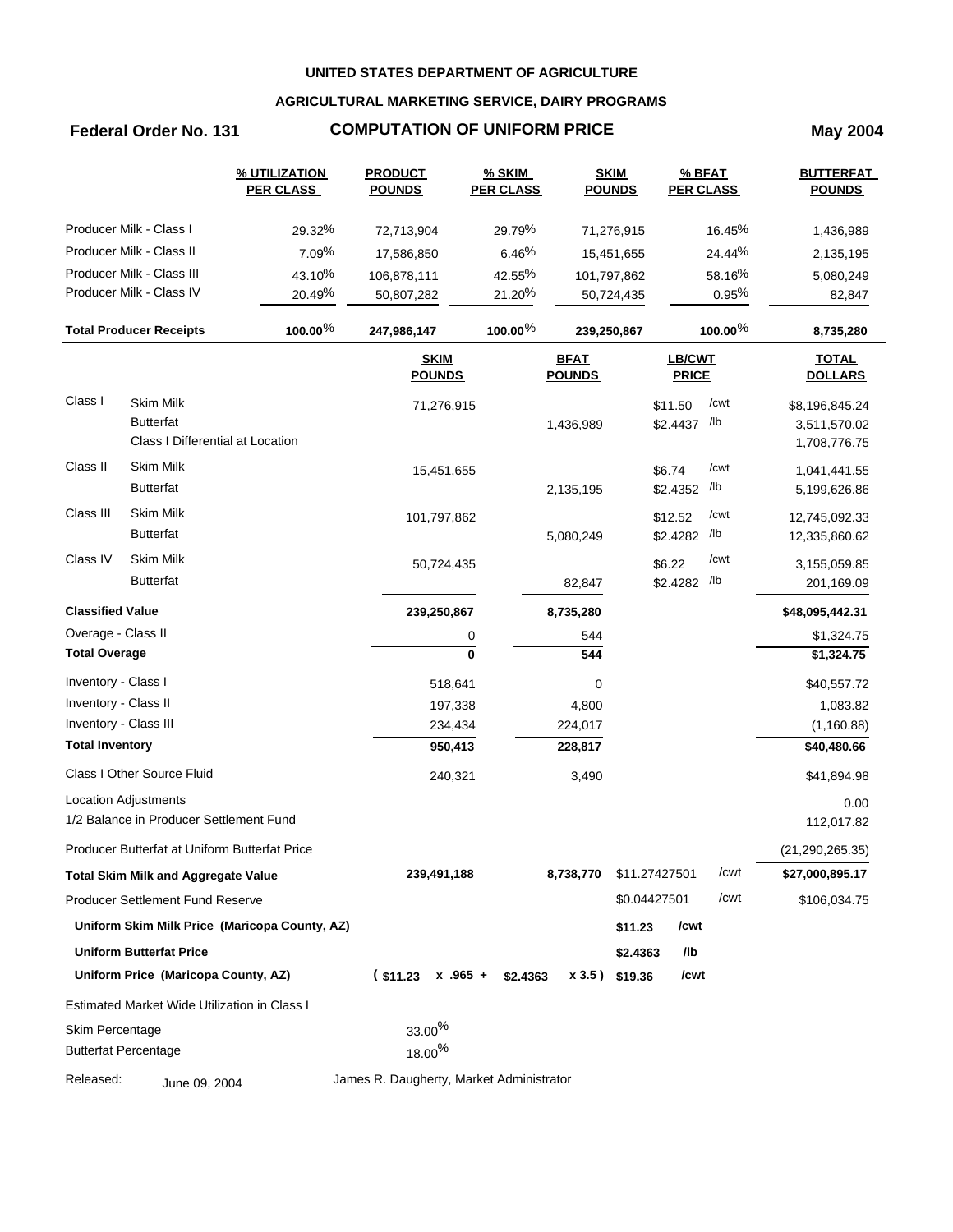**AGRICULTURAL MARKETING SERVICE, DAIRY PROGRAMS**

# **Federal Order No. 131 COMPUTATION OF UNIFORM PRICE June 2004**

|                         |                                                                          | % UTILIZATION<br><b>PER CLASS</b>                   | <b>PRODUCT</b><br><b>POUNDS</b>          | % SKIM<br><b>PER CLASS</b>                              | <b>SKIM</b><br><b>POUNDS</b> | % BFAT<br><b>PER CLASS</b>    | <b>BUTTERFAT</b><br><b>POUNDS</b>              |
|-------------------------|--------------------------------------------------------------------------|-----------------------------------------------------|------------------------------------------|---------------------------------------------------------|------------------------------|-------------------------------|------------------------------------------------|
|                         | Producer Milk - Class I                                                  | 28.74 %                                             | 69,283,134                               | 29.20 %                                                 | 67,894,366                   | 16.23 %                       | 1,388,768                                      |
|                         | Producer Milk - Class II                                                 | 8.76 %                                              | 21,110,189                               | 7.63 %                                                  | 17,744,873                   | 39.33 %                       | 3,365,316                                      |
|                         | Producer Milk - Class III                                                | 38.25 %                                             | 92,219,503                               | 38.03 %                                                 | 88,434,538                   | 44.24 %                       | 3,784,965                                      |
|                         | Producer Milk - Class IV                                                 | 24.25 %                                             | 58,469,666                               | 25.14 %                                                 | 58,452,430                   | 0.20 %                        | 17,236                                         |
|                         | <b>Total Producer Receipts</b>                                           | 100.00 %                                            | 241,082,492                              | 100.00 %                                                | 232,526,207                  | 100.00 $%$                    | 8,556,285                                      |
|                         |                                                                          |                                                     | <b>SKIM</b><br><b>POUNDS</b>             |                                                         | <b>BFAT</b><br><b>POUNDS</b> | LB/CWT<br><b>PRICE</b>        | <b>TOTAL</b><br><b>DOLLARS</b>                 |
| Class I                 | <b>Skim Milk</b><br><b>Butterfat</b><br>Class I Differential at Location |                                                     | 67,894,366                               |                                                         | 1,388,768                    | \$12.98 / cwt<br>\$2.4580/lb  | \$8,812,688.70<br>3,413,591.74<br>1,628,153.66 |
| Class II                | Skim Milk<br><b>Butterfat</b>                                            |                                                     | 17,744,873                               |                                                         | 3,365,316                    | \$6.91<br>/cwt<br>\$2.1838/lb | 1,226,170.73<br>7,349,177.08                   |
| Class III               | Skim Milk<br><b>Butterfat</b>                                            |                                                     | 88,434,538                               |                                                         | 3,784,965                    | \$10.43 / cwt<br>\$2.1768/lb  | 9,223,722.32<br>8,239,111.82                   |
| Class IV                | Skim Milk<br><b>Butterfat</b>                                            |                                                     | 58,452,430                               |                                                         | 17,236                       | /cwt<br>\$6.32<br>\$2.1768/lb | 3,694,193.58<br>37,519.32                      |
| <b>Classified Value</b> |                                                                          |                                                     | 232,526,207                              |                                                         | 8,556,285                    |                               | \$43,624,328.95                                |
| Overage - Class II      |                                                                          |                                                     |                                          | 0                                                       | 1,360                        |                               | \$2,969.97                                     |
| <b>Total Overage</b>    |                                                                          |                                                     |                                          | 0                                                       | 1,360                        |                               | \$2,969.97                                     |
| Inventory - Class II    |                                                                          |                                                     |                                          | 0                                                       | 2,685                        |                               | (\$656.21)                                     |
|                         | Inventory - Class III                                                    |                                                     |                                          | 0                                                       | 261,566                      |                               | (65, 757.69)                                   |
| <b>Total Inventory</b>  |                                                                          |                                                     |                                          | $\overline{\mathbf{0}}$                                 | 264,251                      |                               | ( \$66,413.90)                                 |
|                         | <b>Class I Other Source Fluid</b>                                        |                                                     | 212,372                                  |                                                         | 3,071                        |                               | \$40,177.31                                    |
|                         | <b>Location Adjustments</b><br>1/2 Balance in Producer Settlement Fund   |                                                     |                                          |                                                         |                              |                               | 0.00<br>115,043.87                             |
|                         |                                                                          | Producer Butterfat at Uniform Butterfat Price       |                                          |                                                         |                              |                               | (19,079,660.46)                                |
|                         | <b>Total Skim Milk and Aggregate Value</b>                               |                                                     | 232,738,579                              |                                                         | 8,559,356                    | \$10.58545852 / cwt           | \$24,636,445.74                                |
|                         | <b>Producer Settlement Fund Reserve</b>                                  |                                                     |                                          |                                                         |                              | \$0.04545852 / cwt            | \$105,799.51                                   |
|                         |                                                                          | Uniform Skim Milk Price (Maricopa County, AZ)       |                                          |                                                         |                              | $$10.54$ / cwt                |                                                |
|                         | <b>Uniform Butterfat Price</b>                                           |                                                     |                                          |                                                         |                              | $$2.2291$ /lb                 |                                                |
|                         | Uniform Price (Maricopa County, AZ)                                      |                                                     |                                          | $($10.54 \times .965 + $2.2291 \times 3.5) $17.97$ /cwt |                              |                               |                                                |
|                         |                                                                          | <b>Estimated Market Wide Utilization in Class I</b> |                                          |                                                         |                              |                               |                                                |
| Skim Percentage         | <b>Butterfat Percentage</b>                                              |                                                     | 30.00 %<br>16.00 %                       |                                                         |                              |                               |                                                |
| Released:               | July 09, 2004                                                            |                                                     | James R. Daugherty, Market Administrator |                                                         |                              |                               |                                                |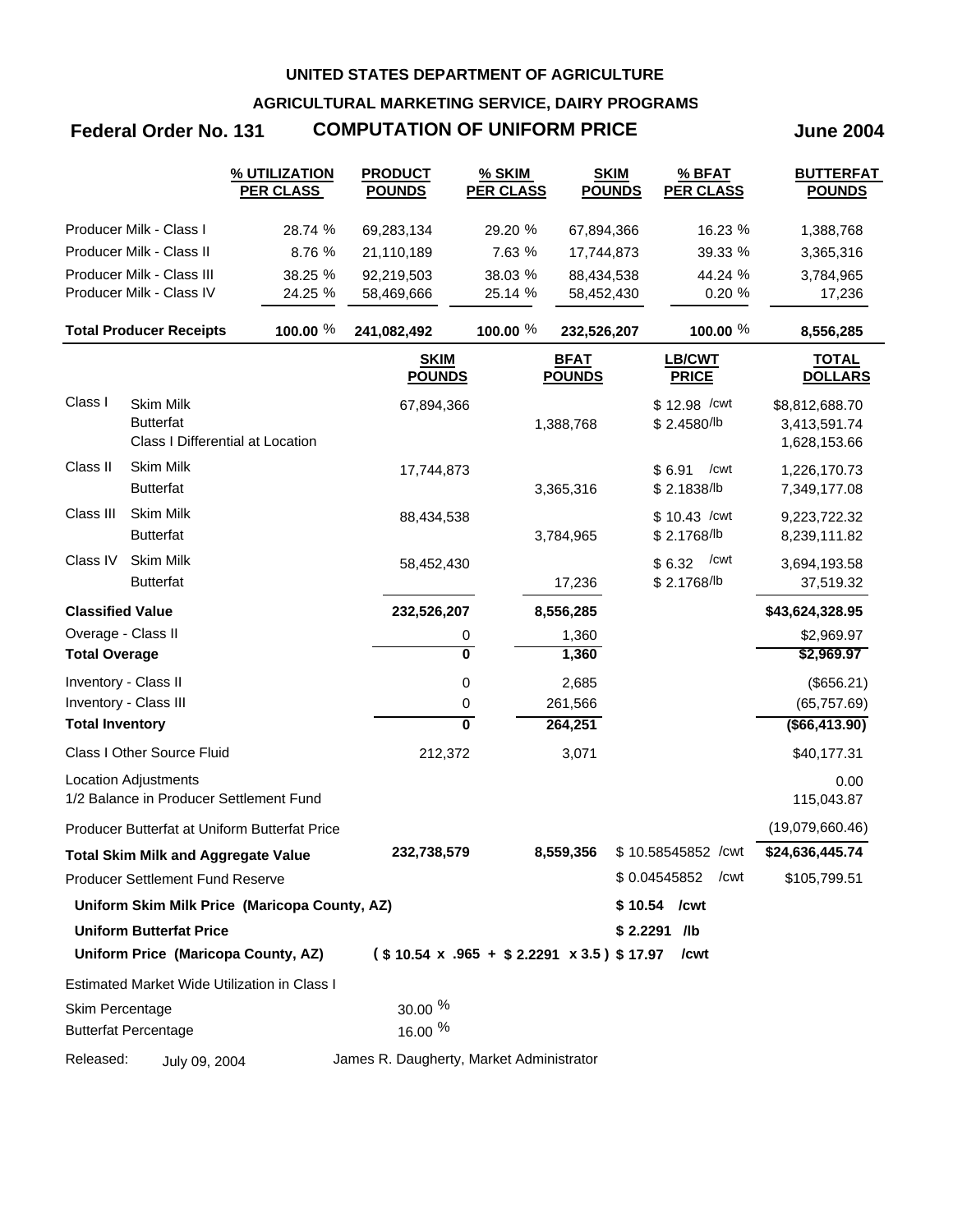### **AGRICULTURAL MARKETING SERVICE, DAIRY PROGRAMS**

# **Federal Order No. 131 COMPUTATION OF UNIFORM PRICE July 2004**

|                             |                                               | % UTILIZATION<br><b>PER CLASS</b>             | <b>PRODUCT</b><br><b>POUNDS</b>          | % SKIM<br><b>PER CLASS</b> |                              | <b>SKIM</b><br><b>POUNDS</b> | % BFAT<br><b>PER CLASS</b>    |         | <b>BUTTERFAT</b><br><b>POUNDS</b> |
|-----------------------------|-----------------------------------------------|-----------------------------------------------|------------------------------------------|----------------------------|------------------------------|------------------------------|-------------------------------|---------|-----------------------------------|
|                             | Producer Milk - Class I                       | 32.39%                                        | 74,004,450                               | 32.93%                     |                              | 72,528,431                   |                               | 18.00%  | 1,476,019                         |
|                             | Producer Milk - Class II                      | 10.29%                                        | 23,506,773                               | 9.27%                      |                              | 20,407,567                   |                               | 37.79%  | 3,099,206                         |
|                             | Producer Milk - Class III                     | 34.96%                                        | 79,867,910                               | 34.66%                     |                              | 76,345,278                   |                               | 42.96%  | 3,522,632                         |
|                             | Producer Milk - Class IV                      | 22.36%                                        | 51,081,409                               | 23.14%                     |                              | 50,978,836                   |                               | 1.25%   | 102,573                           |
|                             | <b>Total Producer Receipts</b>                | $100.00\%$                                    | 228,460,542                              | $100.00\%$                 |                              | 220,260,112                  |                               | 100.00% | 8,200,430                         |
|                             |                                               |                                               | <b>SKIM</b><br><b>POUNDS</b>             |                            | <b>BFAT</b><br><b>POUNDS</b> |                              | <b>LB/CWT</b><br><b>PRICE</b> |         | <b>TOTAL</b><br><b>DOLLARS</b>    |
| Class I                     | Skim Milk                                     |                                               | 72,528,431                               |                            |                              |                              | \$10.95                       | /cwt    | \$7,941,863.20                    |
|                             | <b>Butterfat</b>                              |                                               |                                          |                            | 1,476,019                    |                              | \$2.1088                      | /lb     | 3,112,628.88                      |
|                             | Class I Differential at Location              |                                               |                                          |                            |                              |                              |                               |         | 1,739,104.57                      |
| Class II                    | <b>Skim Milk</b>                              |                                               | 20,407,567                               |                            |                              |                              | \$7.03                        | /cwt    | 1,434,651.95                      |
|                             | <b>Butterfat</b>                              |                                               |                                          |                            | 3,099,206                    |                              | \$2.0613                      | /lb     | 6,388,393.33                      |
| Class III                   | <b>Skim Milk</b>                              |                                               | 76,345,278                               |                            |                              |                              | \$7.94                        | /cwt    | 6,061,815.07                      |
|                             | <b>Butterfat</b>                              |                                               |                                          |                            | 3,522,632                    |                              | \$2.0543                      | /lb     | 7,236,542.91                      |
| Class IV                    | <b>Skim Milk</b>                              |                                               | 50,978,836                               |                            |                              |                              | \$6.34                        | /cwt    | 3,232,058.20                      |
|                             | <b>Butterfat</b>                              |                                               |                                          |                            | 102,573                      |                              | \$2.0543                      | /lb     | 210,715.72                        |
| <b>Classified Value</b>     |                                               |                                               | 220,260,112                              |                            | 8,200,430                    |                              |                               |         | \$37,357,773.83                   |
| Overage - Class IV          |                                               |                                               |                                          | 0                          | 4,305                        |                              |                               |         | \$8,843.76                        |
| <b>Total Overage</b>        |                                               |                                               |                                          | $\mathbf 0$                | 4,305                        |                              |                               |         | \$8,843.76                        |
| Inventory - Class III       |                                               |                                               |                                          | 0                          | 298,205                      |                              |                               |         | (\$36,530.11)                     |
| <b>Total Inventory</b>      |                                               |                                               |                                          | $\mathbf 0$                | 298,205                      |                              |                               |         | (\$36,530.11)                     |
|                             | Class I Other Source Fluid                    |                                               | 258,942                                  |                            | 2,682                        |                              |                               |         | \$40,158.11                       |
|                             | Location Adjustments                          |                                               |                                          |                            |                              |                              |                               |         | 0.00                              |
|                             | 1/2 Balance in Producer Settlement Fund       |                                               |                                          |                            |                              |                              |                               |         | 163,893.61                        |
|                             | Producer Butterfat at Uniform Butterfat Price |                                               |                                          |                            |                              |                              |                               |         | (16,988,644.95)                   |
|                             | <b>Total Skim Milk and Aggregate Value</b>    |                                               | 220,519,054                              |                            | 8,203,112                    |                              | \$9.31687937                  | /cwt    | \$20,545,494.25                   |
|                             | Producer Settlement Fund Reserve              |                                               |                                          |                            |                              |                              | \$0.04687937                  | /cwt    | \$103,377.94                      |
|                             |                                               | Uniform Skim Milk Price (Maricopa County, AZ) |                                          |                            |                              | \$9.27                       | /cwt                          |         |                                   |
|                             | <b>Uniform Butterfat Price</b>                |                                               |                                          |                            |                              | \$2.0710                     | /lb                           |         |                                   |
|                             | Uniform Price (Maricopa County, AZ)           |                                               | (s9.27)                                  | $x.965 + $2.0710$          | $x3.5$ ) \$16.19             |                              | /cwt                          |         |                                   |
|                             | Estimated Market Wide Utilization in Class I  |                                               |                                          |                            |                              |                              |                               |         |                                   |
| Skim Percentage             |                                               |                                               | $29.00\%$                                |                            |                              |                              |                               |         |                                   |
| <b>Butterfat Percentage</b> |                                               |                                               | $16.00\%$                                |                            |                              |                              |                               |         |                                   |
| Released:                   | August 10, 2004                               |                                               | James R. Daugherty, Market Administrator |                            |                              |                              |                               |         |                                   |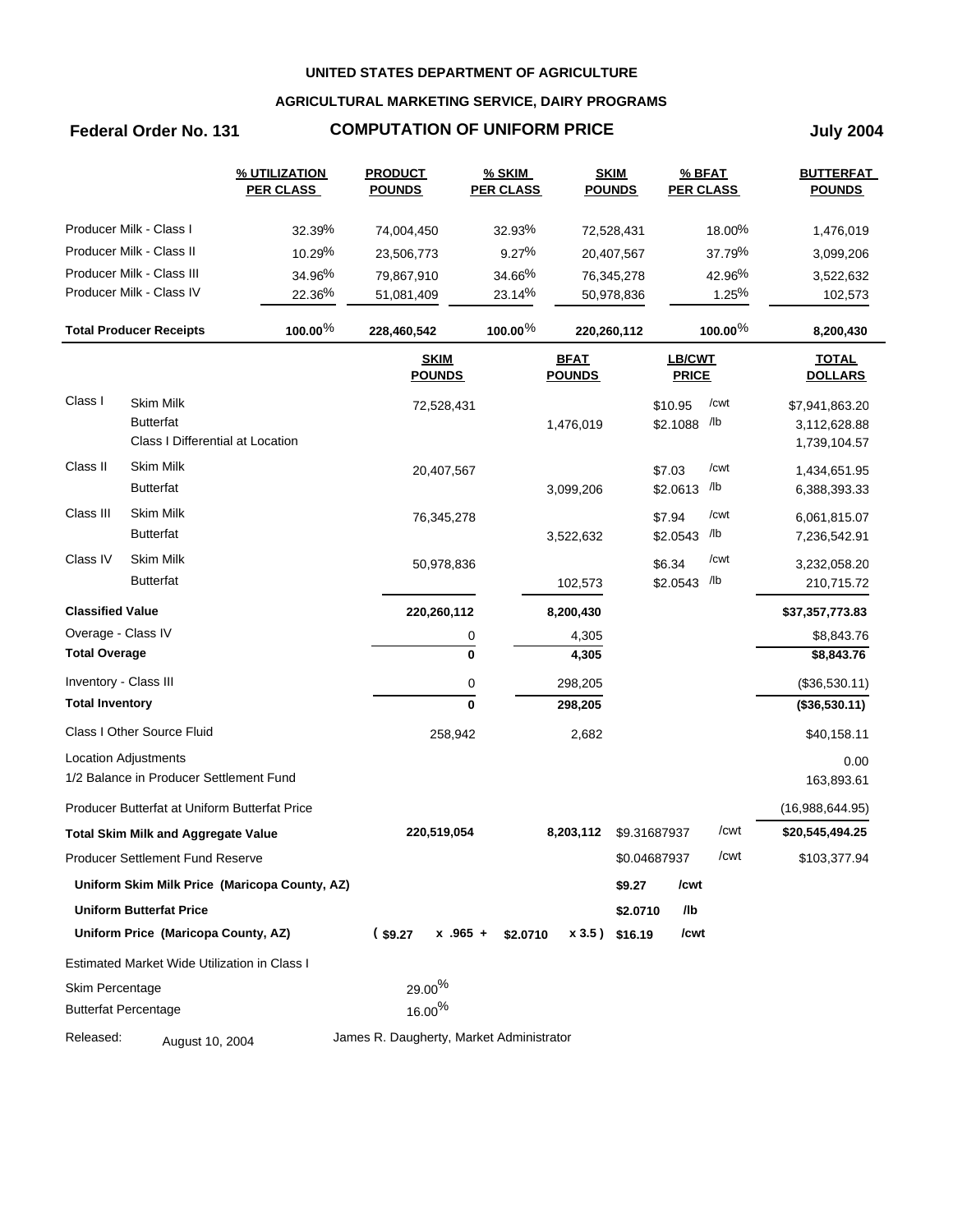### **AGRICULTURAL MARKETING SERVICE, DAIRY PROGRAMS**

# **Federal Order No. 131 COMPUTATION OF UNIFORM PRICE August 2004**

|                         |                                               | % UTILIZATION<br><b>PER CLASS</b>             | <b>PRODUCT</b><br><b>POUNDS</b>          | % SKIM<br><b>PER CLASS</b> |                              | <b>SKIM</b><br><b>POUNDS</b> |                               | % BFAT<br><b>PER CLASS</b> | <b>BUTTERFAT</b><br><b>POUNDS</b> |
|-------------------------|-----------------------------------------------|-----------------------------------------------|------------------------------------------|----------------------------|------------------------------|------------------------------|-------------------------------|----------------------------|-----------------------------------|
|                         | Producer Milk - Class I                       | 37.06%                                        | 82,314,611                               | 37.69%                     |                              | 80,738,094                   |                               | 19.89%                     | 1,576,517                         |
|                         | Producer Milk - Class II                      | 10.82%                                        | 24,036,951                               | 9.77%                      |                              | 20,926,525                   |                               | 39.24%                     | 3,110,426                         |
|                         | Producer Milk - Class III                     | 34.00%                                        | 75,527,128                               | 33.76%                     |                              | 72,307,989                   |                               | 40.61%                     | 3,219,139                         |
|                         | Producer Milk - Class IV                      | 18.12%                                        | 40,249,633                               | 18.78%                     |                              | 40,228,822                   |                               | 0.26%                      | 20,811                            |
|                         | <b>Total Producer Receipts</b>                | $100.00\%$                                    | 222,128,323                              | $100.00\%$                 |                              | 214,201,430                  |                               | 100.00%                    | 7,926,893                         |
|                         |                                               |                                               | <b>SKIM</b><br><b>POUNDS</b>             |                            | <b>BFAT</b><br><b>POUNDS</b> |                              | <b>LB/CWT</b><br><b>PRICE</b> |                            | <b>TOTAL</b><br><b>DOLLARS</b>    |
| Class I                 | <b>Skim Milk</b>                              |                                               | 80,738,094                               |                            |                              |                              | \$7.55                        | /cwt                       | \$6,095,726.09                    |
|                         | <b>Butterfat</b>                              |                                               |                                          |                            | 1,576,517                    |                              | \$2.0952 /lb                  |                            | 3,303,118.41                      |
|                         | Class I Differential at Location              |                                               |                                          |                            |                              |                              |                               |                            | 1,934,393.36                      |
| Class II                | <b>Skim Milk</b>                              |                                               | 20,926,525                               |                            |                              |                              | \$7.07                        | /cwt                       | 1,479,505.31                      |
|                         | <b>Butterfat</b>                              |                                               |                                          |                            | 3,110,426                    |                              | \$1.8011                      | /lb                        | 5,602,188.27                      |
| Class III               | Skim Milk                                     |                                               | 72,307,989                               |                            |                              |                              | \$8.04                        | /cwt                       | 5,813,562.31                      |
|                         | <b>Butterfat</b>                              |                                               |                                          |                            | 3,219,139                    |                              | \$1.7941                      | /lb                        | 5,775,457.28                      |
| Class IV                | Skim Milk                                     |                                               | 40,228,822                               |                            |                              |                              | \$6.40                        | /cwt                       | 2,574,644.61                      |
|                         | <b>Butterfat</b>                              |                                               |                                          |                            | 20,811                       |                              | \$1.7941                      | /lb                        | 37,337.02                         |
| <b>Classified Value</b> |                                               |                                               | 214,201,430                              |                            | 7,926,893                    |                              |                               |                            | \$32,615,932.66                   |
| Inventory - Class II    |                                               |                                               |                                          | 0                          | 6,280                        |                              |                               |                            | (\$1,590.10)                      |
| Inventory - Class III   |                                               |                                               | 196,481                                  |                            | 279,192                      |                              |                               |                            | (69, 305.58)                      |
| <b>Total Inventory</b>  |                                               |                                               | 196,481                                  |                            | 285,472                      |                              |                               |                            | (\$70,895.68)                     |
|                         | Class I Other Source Fluid                    |                                               | 216,853                                  |                            | 2,548                        |                              |                               |                            | \$26,866.90                       |
|                         | <b>Location Adjustments</b>                   |                                               |                                          |                            |                              |                              |                               |                            | 0.00                              |
|                         | 1/2 Balance in Producer Settlement Fund       |                                               |                                          |                            |                              |                              |                               |                            | 171,688.22                        |
|                         | Producer Butterfat at Uniform Butterfat Price |                                               |                                          |                            |                              |                              |                               |                            | (14,760,654.42)                   |
|                         | <b>Total Skim Milk and Aggregate Value</b>    |                                               | 214,418,283                              |                            | 7,929,441                    |                              | \$8.38684903                  | /cwt                       | \$17,982,937.68                   |
|                         | <b>Producer Settlement Fund Reserve</b>       |                                               |                                          |                            |                              |                              | \$0.04684903                  | /cwt                       | \$100,452.89                      |
|                         |                                               | Uniform Skim Milk Price (Maricopa County, AZ) |                                          |                            |                              | \$8.34                       | /cwt                          |                            |                                   |
|                         | <b>Uniform Butterfat Price</b>                |                                               |                                          |                            |                              | \$1.8615                     | /lb                           |                            |                                   |
|                         | Uniform Price (Maricopa County, AZ)           |                                               | $($ \$8.34<br>$x$ .965 +                 | \$1.8615                   |                              | x 3.5) \$14.56               | /cwt                          |                            |                                   |
|                         | Estimated Market Wide Utilization in Class I  |                                               |                                          |                            |                              |                              |                               |                            |                                   |
| Skim Percentage         |                                               |                                               | $33.00\%$                                |                            |                              |                              |                               |                            |                                   |
|                         | <b>Butterfat Percentage</b>                   |                                               | $18.00\%$                                |                            |                              |                              |                               |                            |                                   |
| Released:               | September 09, 2004                            |                                               | James R. Daugherty, Market Administrator |                            |                              |                              |                               |                            |                                   |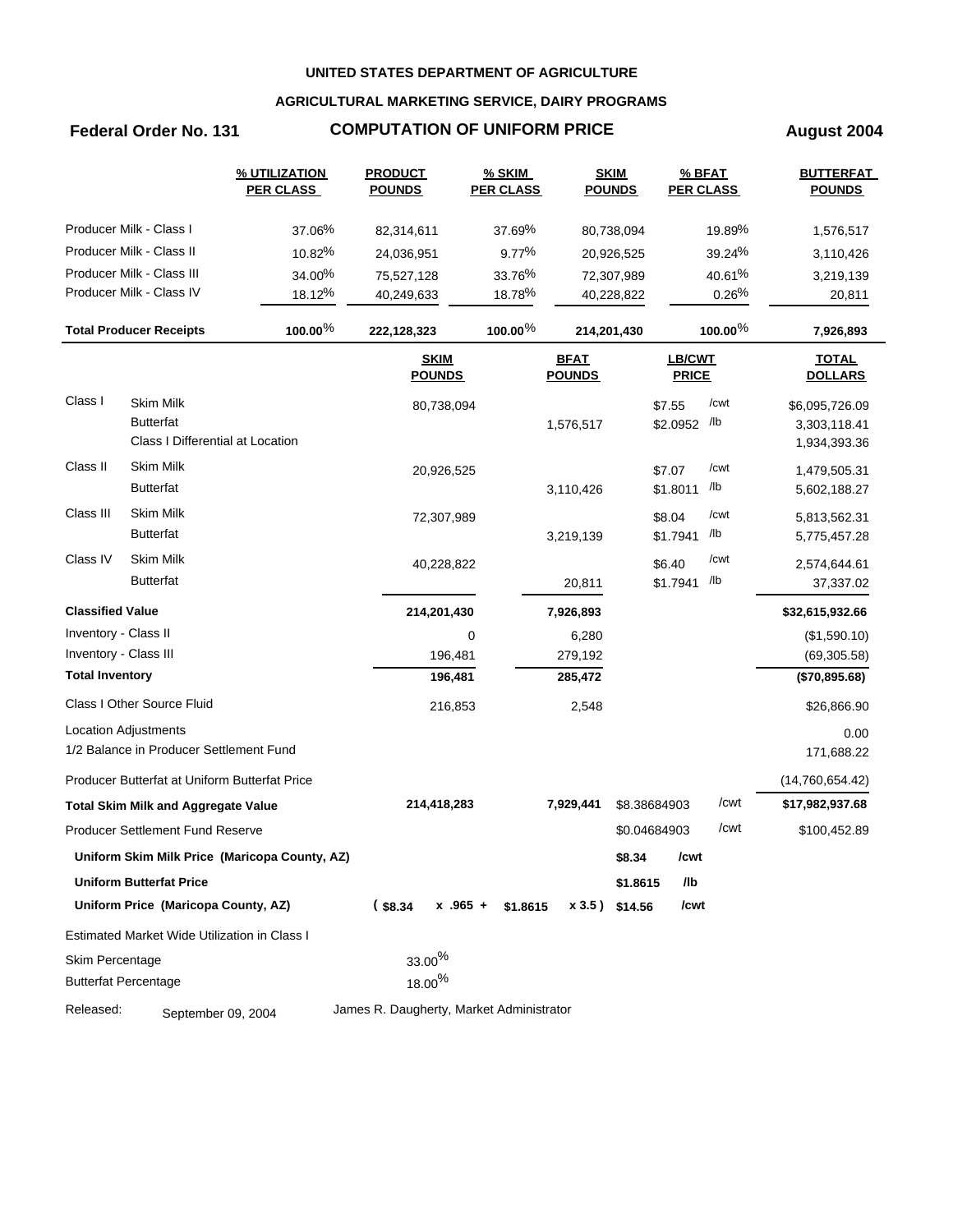### **AGRICULTURAL MARKETING SERVICE, DAIRY PROGRAMS**

# **Federal Order No. 131 COMPUTATION OF UNIFORM PRICE September 2004**

|                         |                                                                          | % UTILIZATION<br><b>PER CLASS</b>             | <b>PRODUCT</b><br><b>POUNDS</b>          | $%$ SKIM<br><b>PER CLASS</b> |                              | <b>SKIM</b><br><b>POUNDS</b> |                               | % BFAT<br><b>PER CLASS</b> | <b>BUTTERFAT</b><br><b>POUNDS</b>              |
|-------------------------|--------------------------------------------------------------------------|-----------------------------------------------|------------------------------------------|------------------------------|------------------------------|------------------------------|-------------------------------|----------------------------|------------------------------------------------|
|                         | Producer Milk - Class I                                                  | 37.82%                                        | 82,281,131                               | 38.49%                       |                              | 80,696,757                   |                               | 20.04%                     | 1,584,374                                      |
|                         | Producer Milk - Class II                                                 | 10.65%                                        | 23,160,129                               | 9.95%                        |                              | 20,847,832                   |                               | 29.24%                     | 2,312,297                                      |
|                         | Producer Milk - Class III                                                | 40.38%                                        | 87,835,314                               | 40.03%                       |                              | 83,900,667                   |                               | 49.76%                     | 3,934,647                                      |
|                         | Producer Milk - Class IV                                                 | 11.15%                                        | 24,250,888                               | 11.53%                       |                              | 24,175,153                   |                               | 0.96%                      | 75,735                                         |
|                         | <b>Total Producer Receipts</b>                                           | 100.00%                                       | 217,527,462                              | 100.00%                      |                              | 209,620,409                  |                               | $100.00\%$                 | 7,907,053                                      |
|                         |                                                                          |                                               | <b>SKIM</b><br><b>POUNDS</b>             |                              | <b>BFAT</b><br><b>POUNDS</b> |                              | <b>LB/CWT</b><br><b>PRICE</b> |                            | <b>TOTAL</b><br><b>DOLLARS</b>                 |
| Class I                 | <b>Skim Milk</b><br><b>Butterfat</b><br>Class I Differential at Location |                                               | 80,696,757                               |                              | 1,584,374                    |                              | \$7.96<br>\$1.7890 /b         | /cwt                       | \$6,423,461.85<br>2,834,445.09<br>1,933,606.57 |
| Class II                | <b>Skim Milk</b><br><b>Butterfat</b>                                     |                                               | 20,847,832                               |                              | 2,312,297                    |                              | \$7.11<br>\$1.9424            | /cwt<br>/lb                | 1,482,280.86<br>4,491,405.70                   |
| Class III               | Skim Milk<br><b>Butterfat</b>                                            |                                               | 83,900,667                               |                              | 3,934,647                    |                              | \$8.23<br>\$1.9354            | /cwt<br>/lb                | 6,905,024.89<br>7,615,115.80                   |
| Class IV                | <b>Skim Milk</b><br><b>Butterfat</b>                                     |                                               | 24,175,153                               |                              | 75,735                       |                              | \$6.45<br>\$1.9354            | /cwt<br>/lb                | 1,559,297.38<br>146,577.52                     |
| <b>Classified Value</b> |                                                                          |                                               | 209,620,409                              |                              | 7,907,053                    |                              |                               |                            | \$33,391,215.66                                |
| Inventory - Class III   |                                                                          |                                               |                                          | 0                            | 354,967                      |                              |                               |                            | \$50,156.84                                    |
| <b>Total Inventory</b>  |                                                                          |                                               |                                          | 0                            | 354,967                      |                              |                               |                            | \$50,156.84                                    |
|                         | Class I Other Source Fluid                                               |                                               | 190,052                                  |                              | 2,076                        |                              |                               |                            | \$23,357.11                                    |
|                         | <b>Location Adjustments</b>                                              |                                               |                                          |                              |                              |                              |                               |                            | 0.00                                           |
|                         | 1/2 Balance in Producer Settlement Fund                                  |                                               |                                          |                              |                              |                              |                               |                            | 197,948.99                                     |
|                         | Producer Butterfat at Uniform Butterfat Price                            |                                               |                                          |                              |                              |                              |                               |                            | (15, 128, 581.95)                              |
|                         | <b>Total Skim Milk and Aggregate Value</b>                               |                                               | 209,810,461                              |                              | 7,909,129                    |                              | \$8.83373334                  | /cwt                       | \$18,534,096.65                                |
|                         | Producer Settlement Fund Reserve                                         |                                               |                                          |                              |                              |                              | \$0.04373334                  | /cwt                       | \$91,757.12                                    |
|                         |                                                                          | Uniform Skim Milk Price (Maricopa County, AZ) |                                          |                              |                              | \$8.79                       | /cwt                          |                            |                                                |
|                         | <b>Uniform Butterfat Price</b>                                           |                                               |                                          |                              |                              | \$1.9128                     | /lb                           |                            |                                                |
|                         | Uniform Price (Maricopa County, AZ)                                      |                                               | (s8.79)<br>$x - 965 +$                   | \$1.9128                     |                              | $x 3.5$ ) \$15.18            | /cwt                          |                            |                                                |
|                         | Estimated Market Wide Utilization in Class I                             |                                               |                                          |                              |                              |                              |                               |                            |                                                |
| Skim Percentage         |                                                                          |                                               | $38.00\%$                                |                              |                              |                              |                               |                            |                                                |
|                         | <b>Butterfat Percentage</b>                                              |                                               | $20.00\%$                                |                              |                              |                              |                               |                            |                                                |
| Released:               | October 08, 2004                                                         |                                               | James R. Daugherty, Market Administrator |                              |                              |                              |                               |                            |                                                |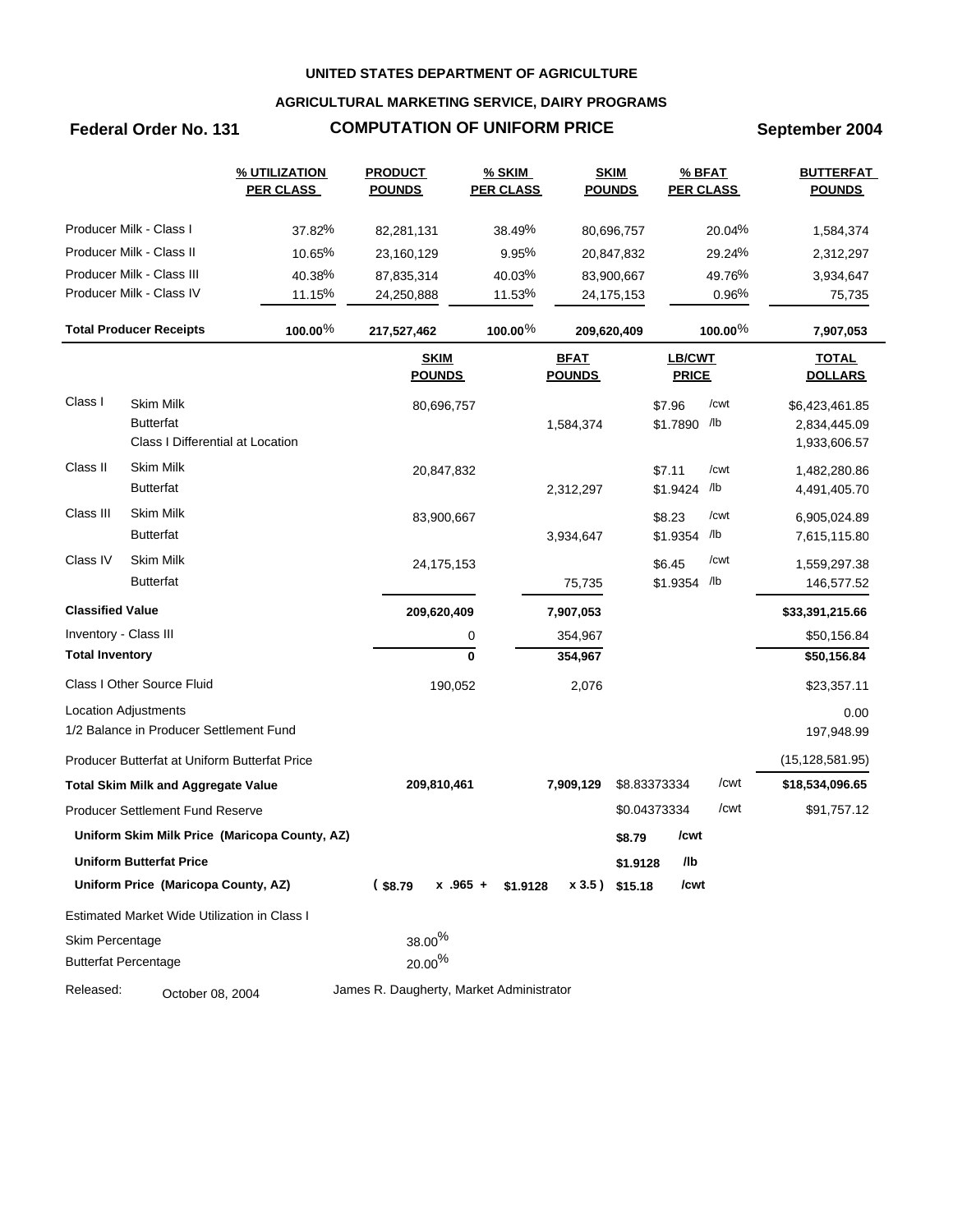### **AGRICULTURAL MARKETING SERVICE, DAIRY PROGRAMS**

# **Federal Order No. 131 COMPUTATION OF UNIFORM PRICE October 2004**

|                         |                                               | % UTILIZATION<br><b>PER CLASS</b>             | <b>PRODUCT</b><br><b>POUNDS</b>          | % SKIM<br><b>PER CLASS</b> |                              | <b>SKIM</b><br><b>POUNDS</b> |                        | % BFAT<br><b>PER CLASS</b> | <b>BUTTERFAT</b><br><b>POUNDS</b> |
|-------------------------|-----------------------------------------------|-----------------------------------------------|------------------------------------------|----------------------------|------------------------------|------------------------------|------------------------|----------------------------|-----------------------------------|
|                         | Producer Milk - Class I                       | 35.03%                                        | 80,833,157                               | 35.65%                     |                              | 79,219,312                   |                        | 19.05%                     | 1,613,845                         |
|                         | Producer Milk - Class II                      | 8.31%                                         | 19,163,409                               | 7.59%                      |                              | 16,861,795                   |                        | 27.18%                     | 2,301,614                         |
|                         | Producer Milk - Class III                     | 41.89%                                        | 96,624,795                               | 41.46%                     |                              | 92,138,439                   |                        | 52.98%                     | 4,486,356                         |
|                         | Producer Milk - Class IV                      | 14.77%                                        | 34,065,873                               | 15.30%                     |                              | 33,998,974                   |                        | 0.79%                      | 66,899                            |
|                         | <b>Total Producer Receipts</b>                | 100.00%                                       | 230,687,234                              | $100.00\%$                 |                              | 222,218,520                  |                        | $100.00\%$                 | 8,468,714                         |
|                         |                                               |                                               | <b>SKIM</b><br><b>POUNDS</b>             |                            | <b>BFAT</b><br><b>POUNDS</b> |                              | LB/CWT<br><b>PRICE</b> |                            | <b>TOTAL</b><br><b>DOLLARS</b>    |
| Class I                 | <b>Skim Milk</b>                              |                                               | 79,219,312                               |                            |                              |                              | \$8.53                 | /cwt                       | \$6,757,407.31                    |
|                         | <b>Butterfat</b>                              |                                               |                                          |                            | 1,613,845                    |                              | \$1.8715 /lb           |                            | 3,020,310.91                      |
|                         | Class I Differential at Location              |                                               |                                          |                            |                              |                              |                        |                            | 1,899,579.19                      |
| Class II                | <b>Skim Milk</b>                              |                                               | 16,861,795                               |                            |                              |                              | \$7.14                 | /cwt                       | 1,203,932.16                      |
|                         | <b>Butterfat</b>                              |                                               |                                          |                            | 2,301,614                    |                              | \$1.9090 /b            |                            | 4,393,781.13                      |
| Class III               | <b>Skim Milk</b>                              |                                               | 92,138,439                               |                            |                              |                              | \$7.78                 | /cwt                       | 7,168,370.56                      |
|                         | <b>Butterfat</b>                              |                                               |                                          |                            | 4,486,356                    |                              | \$1.9020 /lb           |                            | 8,533,049.11                      |
| Class IV                | <b>Skim Milk</b>                              |                                               | 33,998,974                               |                            |                              |                              | \$6.38                 | /cwt                       | 2,169,134.54                      |
|                         | <b>Butterfat</b>                              |                                               |                                          |                            | 66,899                       |                              | \$1.9020 /lb           |                            | 127,241.89                        |
| <b>Classified Value</b> |                                               |                                               | 222,218,520                              |                            | 8,468,714                    |                              |                        |                            | \$35,272,806.80                   |
| Inventory - Class II    |                                               |                                               |                                          | 0                          | 1,631                        |                              |                        |                            | (\$43.06)                         |
| Inventory - Class III   |                                               |                                               |                                          | 0                          | 402,605                      |                              |                        |                            | (13, 447.01)                      |
| <b>Total Inventory</b>  |                                               |                                               |                                          | $\mathbf 0$                | 404,236                      |                              |                        |                            | (\$13,490.07)                     |
|                         | Class I Other Source Fluid                    |                                               | 379,746                                  |                            | 5,496                        |                              |                        |                            | \$51,731.28                       |
|                         | Location Adjustments                          |                                               |                                          |                            |                              |                              |                        |                            | 0.00                              |
|                         | 1/2 Balance in Producer Settlement Fund       |                                               |                                          |                            |                              |                              |                        |                            | 171,824.85                        |
|                         | Producer Butterfat at Uniform Butterfat Price |                                               |                                          |                            |                              |                              |                        |                            | (16, 122, 184.53)                 |
|                         | <b>Total Skim Milk and Aggregate Value</b>    |                                               | 222,598,266                              |                            | 8,474,210                    | \$8.69759171                 |                        | /cwt                       | \$19,360,688.34                   |
|                         | <b>Producer Settlement Fund Reserve</b>       |                                               |                                          |                            |                              | \$0.04759171                 |                        | /cwt                       | \$105,938.32                      |
|                         |                                               | Uniform Skim Milk Price (Maricopa County, AZ) |                                          |                            |                              | \$8.65                       | /cwt                   |                            |                                   |
|                         | <b>Uniform Butterfat Price</b>                |                                               |                                          |                            |                              | \$1.9025                     | /lb                    |                            |                                   |
|                         | Uniform Price (Maricopa County, AZ)           |                                               | $($ \$8.65<br>$x$ .965 +                 | \$1.9025                   |                              | x 3.5) \$15.01               | /cwt                   |                            |                                   |
|                         | Estimated Market Wide Utilization in Class I  |                                               |                                          |                            |                              |                              |                        |                            |                                   |
| Skim Percentage         |                                               |                                               | $38.00\%$                                |                            |                              |                              |                        |                            |                                   |
|                         | <b>Butterfat Percentage</b>                   |                                               | $20.00\%$                                |                            |                              |                              |                        |                            |                                   |
| Released:               | November 09, 2004                             |                                               | James R. Daugherty, Market Administrator |                            |                              |                              |                        |                            |                                   |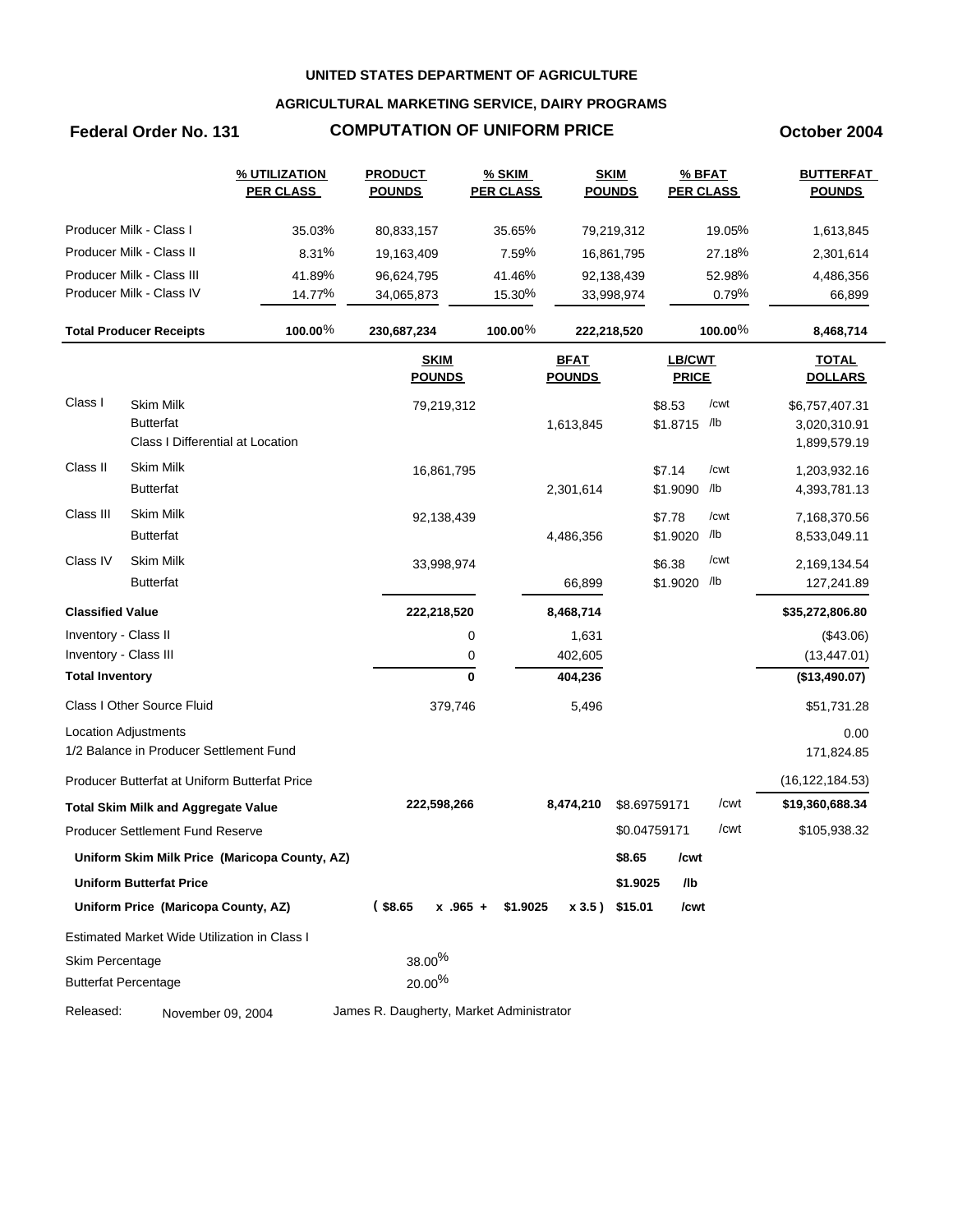### **AGRICULTURAL MARKETING SERVICE, DAIRY PROGRAMS**

### **Federal Order No. 131 COMPUTATION OF UNIFORM PRICE November 2004**

|                         |                                               | % UTILIZATION<br><b>PER CLASS</b>             | <b>PRODUCT</b><br><b>POUNDS</b>          | $%$ SKIM<br><b>PER CLASS</b> |                              | <b>SKIM</b><br><b>POUNDS</b> |                        | $%$ BFAT<br><b>PER CLASS</b> | <b>BUTTERFAT</b><br><b>POUNDS</b> |
|-------------------------|-----------------------------------------------|-----------------------------------------------|------------------------------------------|------------------------------|------------------------------|------------------------------|------------------------|------------------------------|-----------------------------------|
|                         | Producer Milk - Class I                       | 36.95%                                        | 84,279,814                               | 37.62%                       |                              | 82,588,241                   |                        | 19.90%                       | 1,691,573                         |
|                         | Producer Milk - Class II                      | 8.32%                                         | 18,970,667                               | 7.55%                        |                              | 16,586,504                   |                        | 28.05%                       | 2,384,163                         |
|                         | Producer Milk - Class III                     | 31.43%                                        | 71,678,701                               | 30.72%                       |                              | 67,459,386                   |                        | 49.64%                       | 4,219,315                         |
|                         | Producer Milk - Class IV                      | 23.30%                                        | 53,141,013                               | 24.11%                       |                              | 52,936,015                   |                        | 2.41%                        | 204,998                           |
|                         | <b>Total Producer Receipts</b>                | 100.00%                                       | 228,070,195                              | $100.00\%$                   |                              | 219,570,146                  |                        | 100.00 <sup>%</sup>          | 8,500,049                         |
|                         |                                               |                                               | <b>SKIM</b><br><b>POUNDS</b>             |                              | <b>BFAT</b><br><b>POUNDS</b> |                              | LB/CWT<br><b>PRICE</b> |                              | <b>TOTAL</b><br><b>DOLLARS</b>    |
| Class I                 | Skim Milk                                     |                                               | 82,588,241                               |                              |                              |                              | \$7.81                 | /cwt                         | \$6,450,141.62                    |
|                         | <b>Butterfat</b>                              |                                               |                                          |                              | 1,691,573                    |                              | \$1.9288               | /lb                          | 3,262,705.99                      |
|                         | Class I Differential at Location              |                                               |                                          |                              |                              |                              |                        |                              | 1,980,575.62                      |
| Class II                | Skim Milk                                     |                                               | 16,586,504                               |                              |                              |                              | \$7.14                 | /cwt                         | 1,184,276.39                      |
|                         | <b>Butterfat</b>                              |                                               |                                          |                              | 2,384,163                    |                              | \$2.0559               | /lb                          | 4,901,600.71                      |
| Class III               | Skim Milk                                     |                                               | 67,459,386                               |                              |                              |                              | \$8.00                 | /cwt                         | 5,396,750.88                      |
|                         | <b>Butterfat</b>                              |                                               |                                          |                              | 4,219,315                    |                              | \$2.0489               | /lb                          | 8,644,954.51                      |
| Class IV                | <b>Skim Milk</b>                              |                                               | 52,936,015                               |                              |                              |                              | \$6.39                 | /cwt                         | 3,382,611.36                      |
|                         | <b>Butterfat</b>                              |                                               |                                          |                              | 204,998                      |                              | \$2.0489               | /lb                          | 420,020.40                        |
| <b>Classified Value</b> |                                               |                                               | 219,570,146                              |                              | 8,500,049                    |                              |                        |                              | \$35,623,637.48                   |
|                         | Class I Other Source Fluid                    |                                               | 228,975                                  |                              | 2,641                        |                              |                        |                              | \$28,419.88                       |
|                         | <b>Location Adjustments</b>                   |                                               |                                          |                              |                              |                              |                        |                              | 0.00                              |
|                         | 1/2 Balance in Producer Settlement Fund       |                                               |                                          |                              |                              |                              |                        |                              | 143,294.19                        |
|                         | Producer Butterfat at Uniform Butterfat Price |                                               |                                          |                              |                              |                              |                        |                              | (17, 274, 065.00)                 |
|                         | <b>Total Skim Milk and Aggregate Value</b>    |                                               | 219,799,121                              |                              | 8,502,690                    |                              | \$8.42646070           | /cwt                         | \$18,521,286.55                   |
|                         | <b>Producer Settlement Fund Reserve</b>       |                                               |                                          |                              |                              |                              | \$0.04646070           | /cwt                         | \$102,120.21                      |
|                         |                                               | Uniform Skim Milk Price (Maricopa County, AZ) |                                          |                              |                              | \$8.38                       | /cwt                   |                              |                                   |
|                         | <b>Uniform Butterfat Price</b>                |                                               |                                          |                              |                              | \$2.0316                     | /lb                    |                              |                                   |
|                         | Uniform Price (Maricopa County, AZ)           |                                               | (s3.38)<br>$x.965 +$                     | \$2.0316                     |                              | x 3.5) \$15.20               | /cwt                   |                              |                                   |
|                         | Estimated Market Wide Utilization in Class I  |                                               |                                          |                              |                              |                              |                        |                              |                                   |
| Skim Percentage         |                                               |                                               | $36.00\%$                                |                              |                              |                              |                        |                              |                                   |
|                         | <b>Butterfat Percentage</b>                   |                                               | $19.00\%$                                |                              |                              |                              |                        |                              |                                   |
| Released:               | December 10, 2004                             |                                               | James R. Daugherty, Market Administrator |                              |                              |                              |                        |                              |                                   |